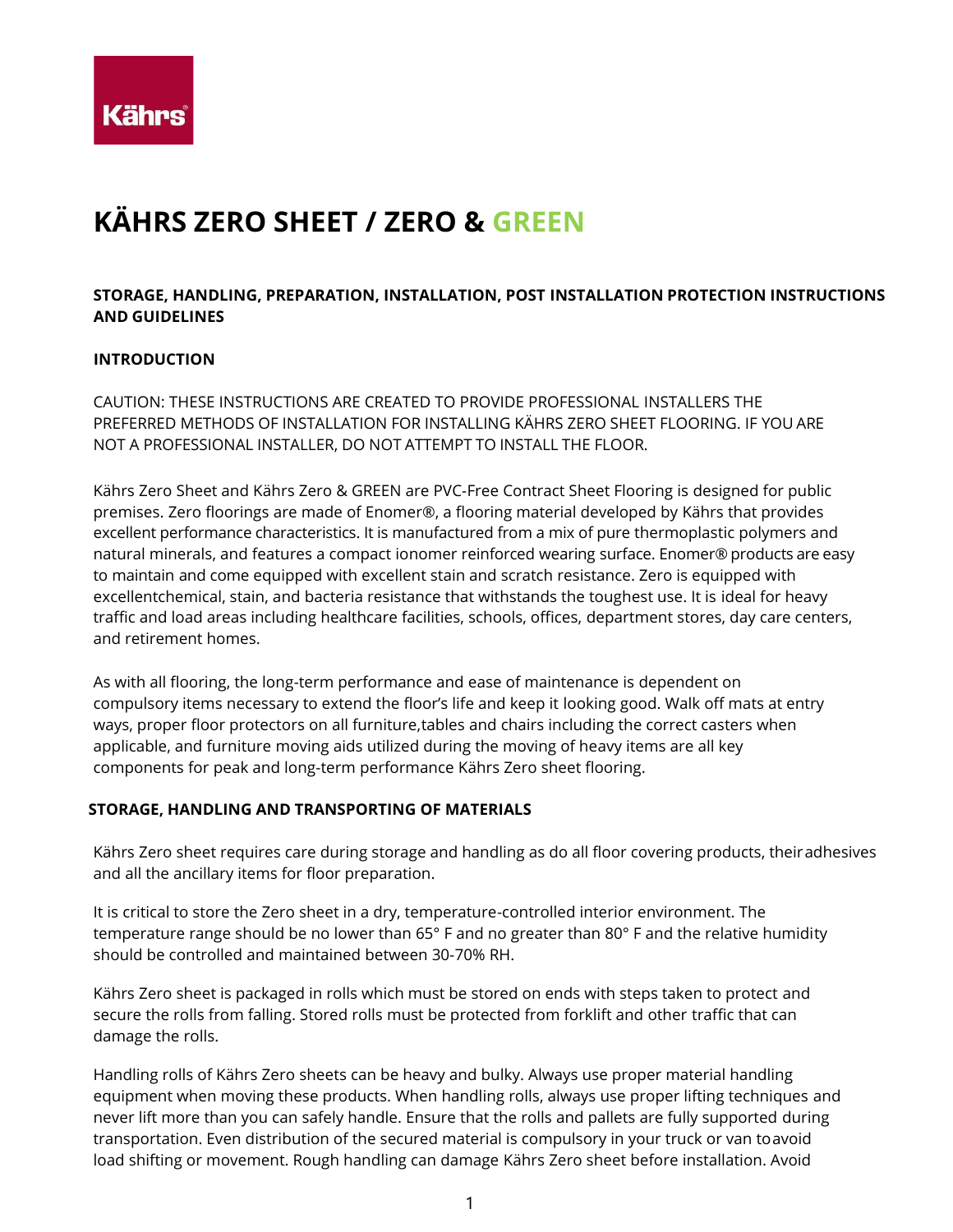delays during the installation by simply exercising care when handling and transporting the packaged rolls.

# **PRE-INSTALLATION PRECAUTIONS AND CHECKLIST**

Before starting the project, take a few moments and check the flooring materials to ensure that you have the correct pattern, style and color. In addition to checking the flooring materials, make sure the correct adhesive and amount of adhesive required to complete the installation has been ordered.

Most critical prior to commencement of the installation, confirm the correct amount of material with sequential production or run numbers to avoid any deviation in gloss, color, design or pattern. **Kährs will not pay labor charges on claims filed for materials installed with obvious visibledefects.** If during installation, you discover visible defects, stop the installation immediately and contact your sales representative for instructions as how to proceed.

Every job is unique in its expectations and requirements. Prior to commencement of work, be certainof job specific requirements for layout, sequence, seam location/orientation, jobsite limitations, etc. and expectations for completion before starting the job.

# **JOBSITE CONDITIONS**

The environment and the condition of the subfloor play a key role in assuring a successful flooring product installation. If the environment is not climate-controlled or the subfloor is not structurally sound, the chances for a successful flooring installation are radically reduced or compromised.

Temperature and humidity play a vital role in a successful installation. Do not install Kährs Zero flooring in any environment that does not or cannot be climate controlled. The permanent HVAC should be operational and should be running continuously three weeks prior to the Kährs Zero sheet installation to not only climatize the environment but sufficiently acclimate the subfloor so that it will be similar to the conditions when the space is occupied. The jobsite should be maintained at a minimum temperature of 65ºF and should not exceed 80ºF for a minimum of 72 hours prior to installation, during installation and 72 hours after installation, along with the material, adhesives, patch and other ancillary items or materials.

The range for relative humidity should be between 25% and 65% relative humidity duringthis time as well.

Even after installation make sure temperature will keep on range between 60°F to 85°F and the interior environment continues to be a climate-controlled space. Failure to control the interior environment can adversely affect the performance of the flooring along with its adhesives. If subfloor is heated make sure that temperature is steady and temperature changes are smooth, slow and small.

The structural integrity of the job site's subfloor is a critical component of the long-term performance of the Kährs Zero flooring. The type and method of subfloor construction, grade level, subfloor system and its composition can impact the installation of the sheet flooring. Often, local building codes establish minimum requirements and may result in insufficientrigidity, flatness or smoothness as it pertains to the minimum requirements for successful installation.

Structural subfloor systems are comprised of either concrete (or cement-like materials) or wood. The subfloor systems described in these installation guidelines are provided to give flooring installers accurate information to make solid decisions regarding a subfloor system they may encounter on various jobsites. For comprehensive, detailed information regarding each of these systems, contact The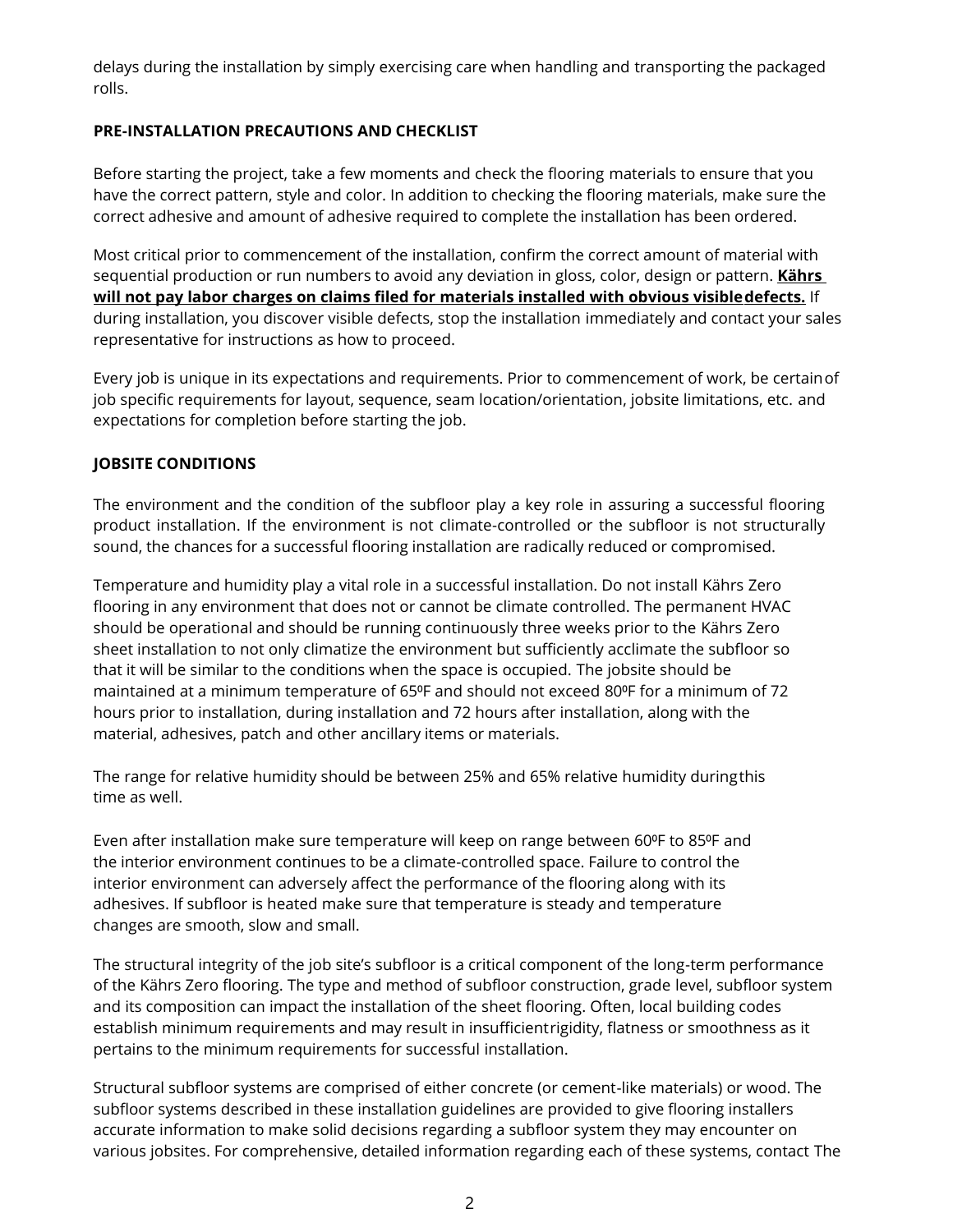American Concrete Institute or The American Plywood Association. Other critical details captured when visiting the job site, allows for field measurements, making sure allthe other trades have completed their work and are no longer occupying the space and finally, makingsure that lighting is operating so that both the preparation of the subfloor and flooring installation can both be done in a well-lit area.

# **Most important, commencement of the flooring installation means acceptance of the existing subfloor and site conditions on behalf of the flooring contractor.**

# **SUBFLOOR RECOMMENDATIONS & PREPARATION**

## **Concrete Subfloors**

Concrete subfloors must be constructed in accordance with the American Concrete Institute (ACI) 302, 1R-95 Guide for Concrete and Slab Construction. The concrete subfloors must have minimum compressive strength of 3500 psi, a minimum dry density of 115 lb./ cubic foot, minimum concrete mix water/cement ration of less than 0.45 and must be finished and cured according to ACI. Kährs Zero sheet flooring must be installed over concrete subfloors conforming to ASTM F710 for concrete and other monolithic floors.

Concrete subfloors MUST be dry, clean, smooth, flat (no more than 3/16" in 10' or must not exceed 1/32" in span of 12") and structurally sound and free of contaminants such as grease, oils, paint and/or old adhesive. Surface contaminants should be considered any substance that would prohibit or interfere with the bond of the Kährs Zero flooring to the concrete subfloor, such as paints, solvents, oils, existing adhesives and/or curing or parting compounds. Surface contaminants must be mechanically removed, NEVER use chemicals or solvents to remove concrete subfloor surface contaminants.

In addition, surface defects or deficiencies must be corrected before installing flooring product. Low spots, cracks, holes and other irregularities can be patched using a high-quality latex Portland cement patching compound engineered and warranted by the patch manufacturer for this purpose by following their written instructions for mixing and application. Any sanding or grinding that generates dust must be removed using a HEPA vacuum to ensure a dust free subfloor before patching or leveling and installing Kährs Zero flooring.

Do not install Kährs Zero sheet floor over expansion joints. Cut the flooring neatly and uniformly to each side of the joint and carefully fill with an elastomeric polyurethane jointfiller or cover the joint with an expansion joint plate cover. Other types of concrete joints such as construction control and/or saw cuts can be filled, smoothed and leveled using an appropriate patching/levelling compound.

**Important Notice Regarding Silicates:** Due to their known bond-breaking properties, Kährs adhesives cannot be applied directly over substrates that have been treated with any type of curing compound that contains silicate material, either entrained or topically applied.

# **Moisture and pH Testing**

Moisture tests should be conducted on all concrete substrates, regardless of age or grade level. Concrete slabs should not exceed **85% RH** as tested in accordance with the latest version of ASTM F2170 (Standard Test Method for Determining Relative Humidity in Concrete Floor Slabs Using in-situ Probes). Moisture vapor emissions from concrete subfloors must not exceed 5 lbs. per 1000 s/f using the Calcium Chloride Test Method (ASTM F1869). The pH level of the subfloor surface shall not be higher than specified for adhesive used. If any one of the limits of the aforementioned tests is exceeded, *do not install Kährs Zero sheet flooring*.

# **ALL OF THE TESTING ''MUST'' BE FORMALLY DOCUMENTED AT THE TIME OF TESTING JUST PRIOR TO INSTALLATION FOR FUTURE REFERENCE IN THE EVENT CONDITIONS CHANGE ANDYOU HAVE A FAILURE. THIS STEP IS FOR ''YOUR'' PROTECTION, DO NOT IGNORE!**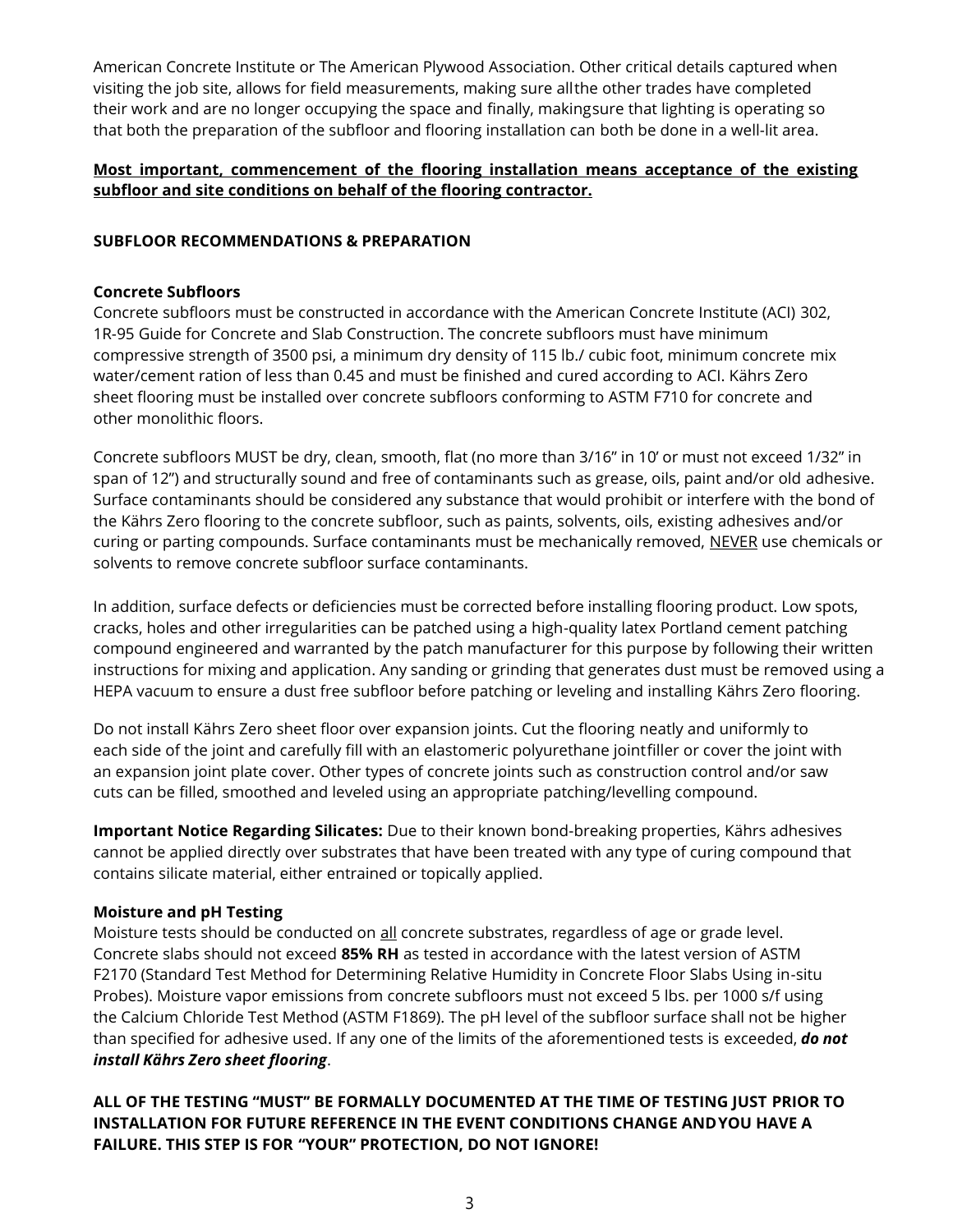Vapor Reduction Systems can be a viable option when encountering concrete subfloors that have documented excessive vapor emissions, especially when the concrete is 3-6 months old or older. Final determination of a Vapor Reduction Systems' suitability and its warranties regarding its performance and and/ or any damage that may be caused to the Kährs Zero Sheet flooring and their adhesives due to deficiencies in the Vapor Reduction System are the responsibility of the Vapor Reduction System manufacturer and the flooring installer.

### **Wood Subfloors**

All wood subfloor systems should be suspended at least 18" above the ground with adequate crossventilation. Always cover the ground surface of the crawl space with a suitable vapor barrier. All wood subfloors must be structurally sound, dry and must comply with local building codes. Wood subfloors should be double-layer construction with a minimum total thickness of 1"and must be solidly fastenedto appropriately space floor joists. This subfloor should be covered with a minimum 1/4" thick APA Underlayment Grade Plywood or other underlayment panel approved and warranted beneath resilient flooring. Follow the panel manufacturer's instructions for panel layout, fastener type, fastener length, fastener spacing and approved panel patching protocol.

## **Existing Resilient Floor Coverings**

DO NOT install Kährs products over existing resilient floor coverings. Kährs recommends that existing floor coverings be properly removed in order to provide the best possible substrate for the installation of our products.

## **Removal of Existing Resilient Floor Coverings**

**WARNING:** Do not sand, dry-sweep, dry-scrape, drill, saw, bead blast or mechanically chip or pulverize existing resilient flooring, backing, felt lining or asphaltic "cutback" adhesives. These products may contain either asbestos fibers or crystalline silica. Avoid creating dust. Inhalation of such dust containing asbestos fibers or crystalline silica may cause cancer and respiratory tract diseases. Smoking by individuals exposed to asbestos fibers greatly increases the risk of serious bodily harm. Unless positively certain that the product is a non-asbestos containing material, you must assume it contains asbestos. Regulations may require that the material be tested to determine asbestos content. A brochure from the Resilient Floor Covering Institute entitled *Recommended Work Practices for Removal of Resilient Floor Coverings* provides a defined set of instructions for removing all resilient floor covering types.

**Important Notice:** Various federal, state and local government agencies have regulations governing the removal of in-place asbestos-containing material. If you contemplate the removal of a resilient floor covering material that contains, or is presumed to contain asbestos, you must review and comply with all applicable regulations.

#### **Mold and Mildew**

Prior to removing an existing resilient floor following the RFCI Recommended Work Practices for Removal of Resilient Floor Coverings (unless state or local law requires other measures) or installing a new floor, if there are visible indications of mold or mildew or the presence of a strong musty odor in the area where resilient flooring is to be removed or installed, the source of the problem should be identified and corrected before proceeding with the flooring work. In virtually all situations, if there isa mold issue, there is or has been an excessive moisture issue. Visible signs of mold or mildew (such as discoloration) can indicate the presence of mold or mildew on the subfloor, on the underlayment, on the back of the flooring, and sometimes even on the floor surface.

If mold or mildew is discovered during the removal or installation of resilient flooring, all flooring work should stop until the mold/mildew problem (and any related moisture problem) has been addressed.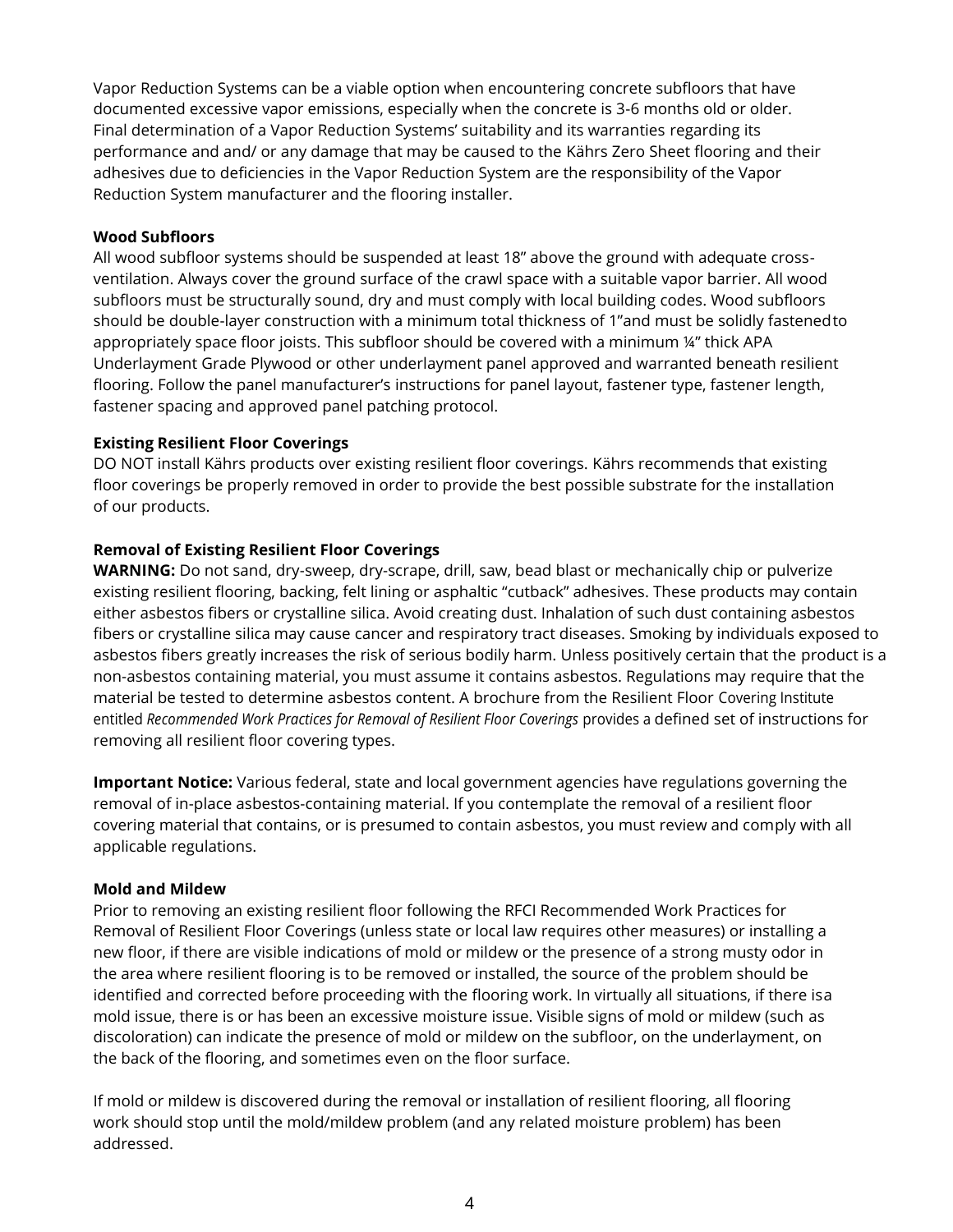Before installing the new resilient flooring, make sure the underlayment and/or subfloor is allowed to thoroughly dry and that any residual effect of excessive moisture, mold, or structural damage has been corrected. To deal with mold and mildew issues, you should refer to the U.S. Environmental Protection Agency (EPA) guidelines that address mold and mildew. Depending on the mold or mildew condition present, those remediation options range from cleanup measures using gloves andbiocide to hiring a professional mold and mildew remediation contractor to address the condition. Remediation measures may require structural repairs such as replacing the underlayment and/or subfloor contaminated with mold and mildew as a result of prolonged exposure to moisture.

The EPA mold guidelines are contained in two publications **"A Brief Guide to Mold, Moisture and Your Home"** (EPA 402-K-02-003) and **"Mold Remediation in Schools and Commercial Buildings"**(EPA 402-K-01-001). Appendix B of the "Mold Remediation in Schools and Commercial Buildings" publication describes potential health effects from exposure to mold, such as allergic and asthma reactions and irritation to eyes, skin, nose and throat. These publications can be located on EPA's website at [www.epa.gov/iaq/molds](http://www.epa.gov/iaq/molds)

# **Specialty Subfloors**

Specialty subfloors that may be suitable for the installation of Zero flooring include properly prepared ceramic/porcelain tiles, cement-based Terrazzo, poured (seamless) floors and metal floors. Always follow your patch/leveling compound manufacturer for guidelines on preparing these substrates to accept Kährs Zero sheet flooring.

## **ADHESIVES**

**Important Notice:** The use of an adhesive not supplied by Kährs will require the completion of our Alternative Adhesive Waiver, which states that Kährs will not be held responsible for any issues caused by the use of an alternative adhesive, and that the responsibility for warranties and/or performance guarantees for the alternative adhesive will rest solely with the manufacturer and/or supplier of that adhesive.

# **KÄHRS 5900 TRANSITIONAL**

**Kährs 5900 Transitional** is an acrylic-based adhesive formulated with high bond strength and shear resistance. It offers excellent initial tack that transitions to a firmer bond and has very low odor for installations in health care facilities, schools, and offices. It is made with a broad-spectrum antimicrobial to improve mold and fungal resistance.

**Site Preparation:** Suitable substrates include above, on or below grade concrete (within moisture and alkalinity specifications), APA underlayment grade plywood and radiant heated floors (85ºF and below). All substrates must be flat, clean, smooth and dry, free of waxes, existing adhesives, dirt or dust, grease, oil, solvents, paint, curing compounds or sealers. Do not use on chemically cleaned substrates or over treated plywood substrates.

The installation site must be acclimated with HVAC in operation. The floor and room temperature, as well as flooring materials and adhesive, must be maintained at 65°- 85° F, and the humidity between 40% - 65% for 48 hours prior to, during, and after the testing and installation.

**Moisture Limits: Moisture Limits:** 85% Relative Humidity as measured per the latest version of ASTM F2170, pH of 8.0 - 10.0. Impedance meter readings should not exceed 4%. All substrate preparation and testing procedures must conform to appropriate ASTM guidelines and comply with the specific floor-covering specifications.

**Application:** Zero sheet should only be installed over porous substrates. Flooring may be placed into adhesive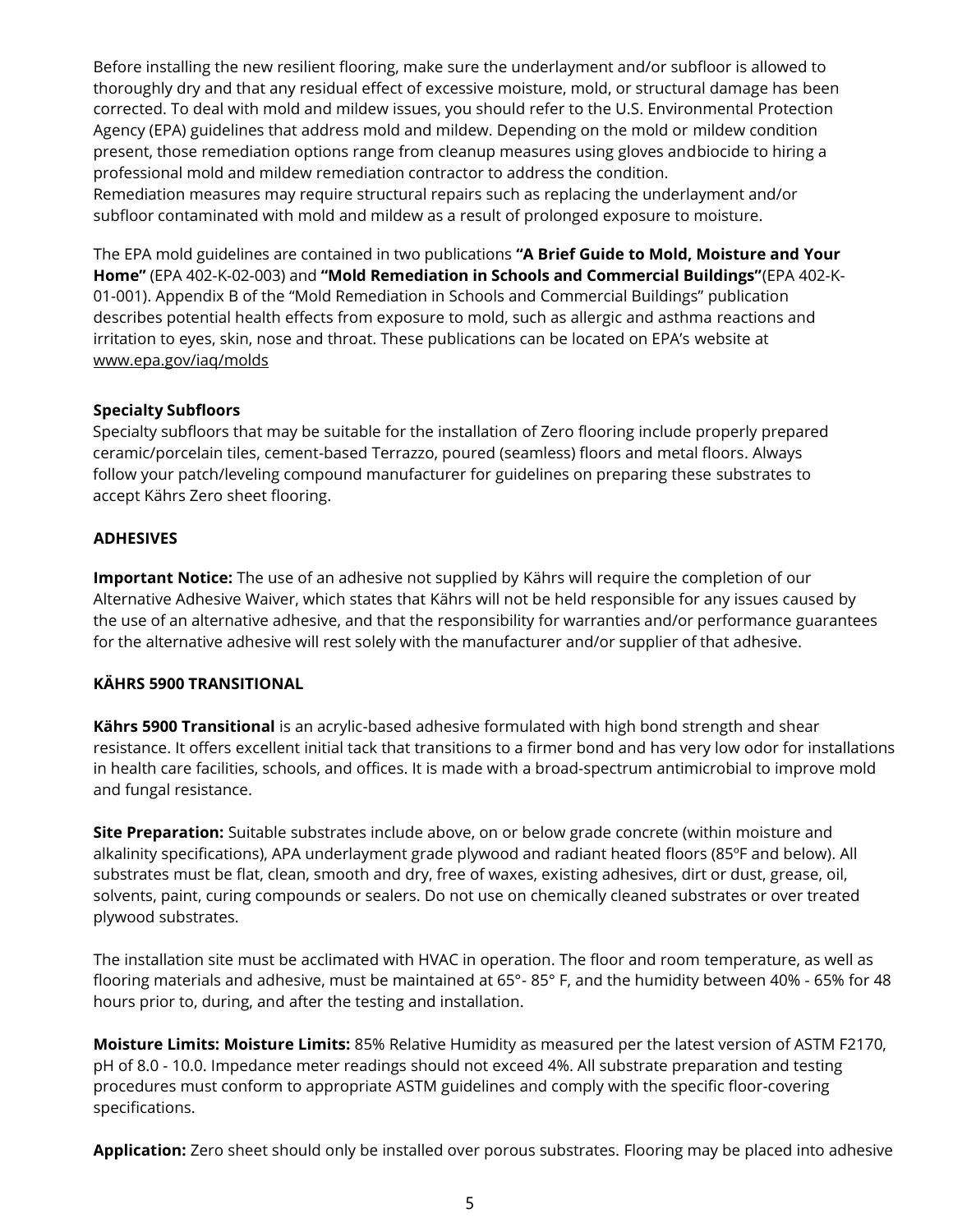after 15-30 minutes open time (flash-off) over a porous substrate, while the trowel ridges are still semi-wet, opaque, and transfer to the finger when touched. Loss of adhesion can result if the flooring is not installed within the working time of the adhesive. Roll the installation in both directions with a 100 lb. 3-section roller immediately after the flooring is placed and positioned, ensuring complete contact with the adhesive and transfer to the back of the flooring material.

**Working Time:** Up to 1 hour depending on temperature, humidity, and substrate type.

**Trowel Size:** 1/16" x 1/32" x 1/32" U-Notch (Coverage = 220 - 260 square feet per gallon) or 1/16" x 1/16" x 1/16" V-Notch (Coverage = 150 - 200 square feet per gallon).

**Traffic:** Restrict foot traffic, furniture placement, and rolling loads for 24 hours after installation. Additional time may be necessary if the installation is over a non-porous substrate. Allow at least five days following the installation before conducting wet cleaning procedures or initial maintenance.

**Clean Up:** Use a clean wet cloth to clean up adhesive while still wet; dried adhesive may require the use of an appropriate solvent.

**Shelf Life:** 1 year from manufacturing date in unopened, properly stored container. Avoid excessive heat or cold. Protect from freezing.

# **INSTALLATION PROCEDURES - GENERAL RECOMMENDATIONS**

- 1. Preplanning should enable the layout to be done economically, minimizing waste.
- 2. Kährs Zero sheet flooring requires that **"ALL"** seams be heat welded, regardless of their location in the installation including the flat seams on the floor, vertical seams on the wall as they transition through the coved areas, including all inside and outside corners. When heat welding is executed correctly it creates a flooring installation that is ideal for health care environment. Again, there is no chemical welding with Kährs Zero sheet. **"ALL"** seams must be heat welded.
- 3. Before cutting Kährs Zero sheet flooring for an area larger than one roll, make sure that the rolls intended for the installation are from the same manufacturing batch, the rolls are installed in numerical sequential order, the cuts are installed in the order they are cut from each roll and are installed with the directional arrow (found on the back ofthe Kährs Zero sheet flooring) pointing in the same direction for each cut. Avoid cross seams if possible.
- 4. Always avoid quarter turning to avoid shade matching (laid at right angles to each other).
- 5. Plan the layout of seams so they fall at least 6" from wood underlayment joints, seamsin existing resilient flooring and/or saw cuts in concrete. DO NOT INSTALL over expansion joints.
- 6. Once the layout has been determined, you should make rough cuts of the Kährs Zero sheet flooring material so they may become conditioned to environment's temperature andhumidity. This step allows the material to "relax" and makes it easier to handle, fit and install.
- 7. When making rough cuts, make sure to add at least one inch on each end of the cut to allowexcess material for accurate fitting and accommodating "out of square" wall.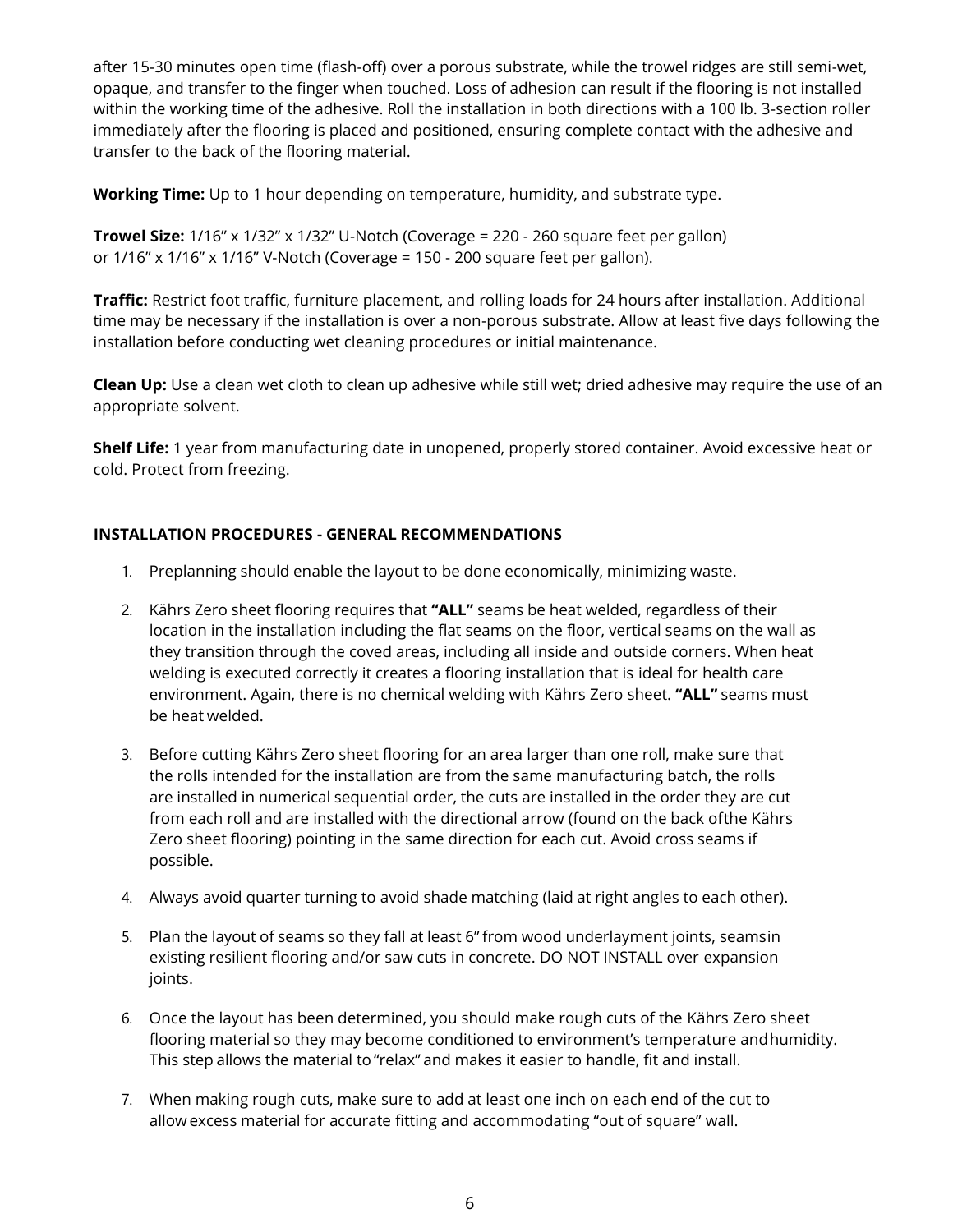#### **FITTING PRACTICES**

- 1. Recommended fitting procedures for Kährs Zero sheet flooring include free hand knifing, pattern scribing and direct scribing.
- 2. Complex, tight and precise installations may require the use of pattern scribing techniques.
- 3. Often, the installation may not require the concise fit that pattern scribing provides but may utilize in areas where an accurate fit is imperative, a direct scribe method for that specific area only.
- 4. Finally, installers will utilize an employee free hand knifing when the installation provides elements that allow a "close" fit. Most flooring installations typically have a restrictive molding at the perimeter of the room such as cover base or shoe molding.
- 5. Occasionally installers will find that utilizing all three methods is the most efficient approach toa quality installation.

#### **INSTALLATION PROCEDURES**

- 1. Always, sweep or vacuum the space to receive flooring before positioning and fitting the sheets of flooring. Then position the first sheet in the room and employee the chosen technique/techniques to fit so that the material lies flat on the floor. Before fitting, position your roller, water bucket, adhesive bucket or sandbags on the sheet of Kährs Zero to avoid any movement of the sheet while fitting.
- 2. Using a straightedge and utility knife with a new straight razor blade (remove oily film from blade before using to avoid contamination of the seam) or an edge trimmer cutting approximately 1/2" from the factory edge. This step is necessary to remove potential edge-curl created by compression from the rolls being stored on end on edges thatwill be seamed. If using a utility knife, always cut with the fall off on the same side as the cutting hand and holding the knife at a 90° angle to the subfloor to ensure a square cut.
- 3. Using a sharp pencil, carefully draw a pencil line on the subfloor the length of the trimmed factory edge that has been cut for a seam. Position the point of the pencil at the base or bottom of the Kährs Zero sheet's trimmed factory edge that has been cut for a seam toavoid any contamination of the seam's edge from the pencil lead. This pencil mark serves several purposes during the course of installation.
	- a. It is an accurate boundary for adhesive when it becomes necessary to thoroughly adhere the flooring completely to the edge
	- b. It provides an easy to use guideline when positioning the sheet into the adhesive assuring that it is placed exactly in the same location before folding back to spread adhesive.
- 4. Cut the second sheet to allow for at least 1-inch additional material on each end for trimming. Overlap sheet #2 onto sheet # 1 (sheet one has been fitted and factory edge trimmed for seam) at least 1" for cutting the seam. Again, utilize any weights on the job siteto hold sheet #2 firmly in position while fitting.
- 5. Then repeat steps 2-3 to complete the process for sheet 2.
- 6. After the material has been fit, it will be necessary to tube or lap back half of the fitted sheetsto expose the subfloor for adhesive application. When folding the material back use caution. Do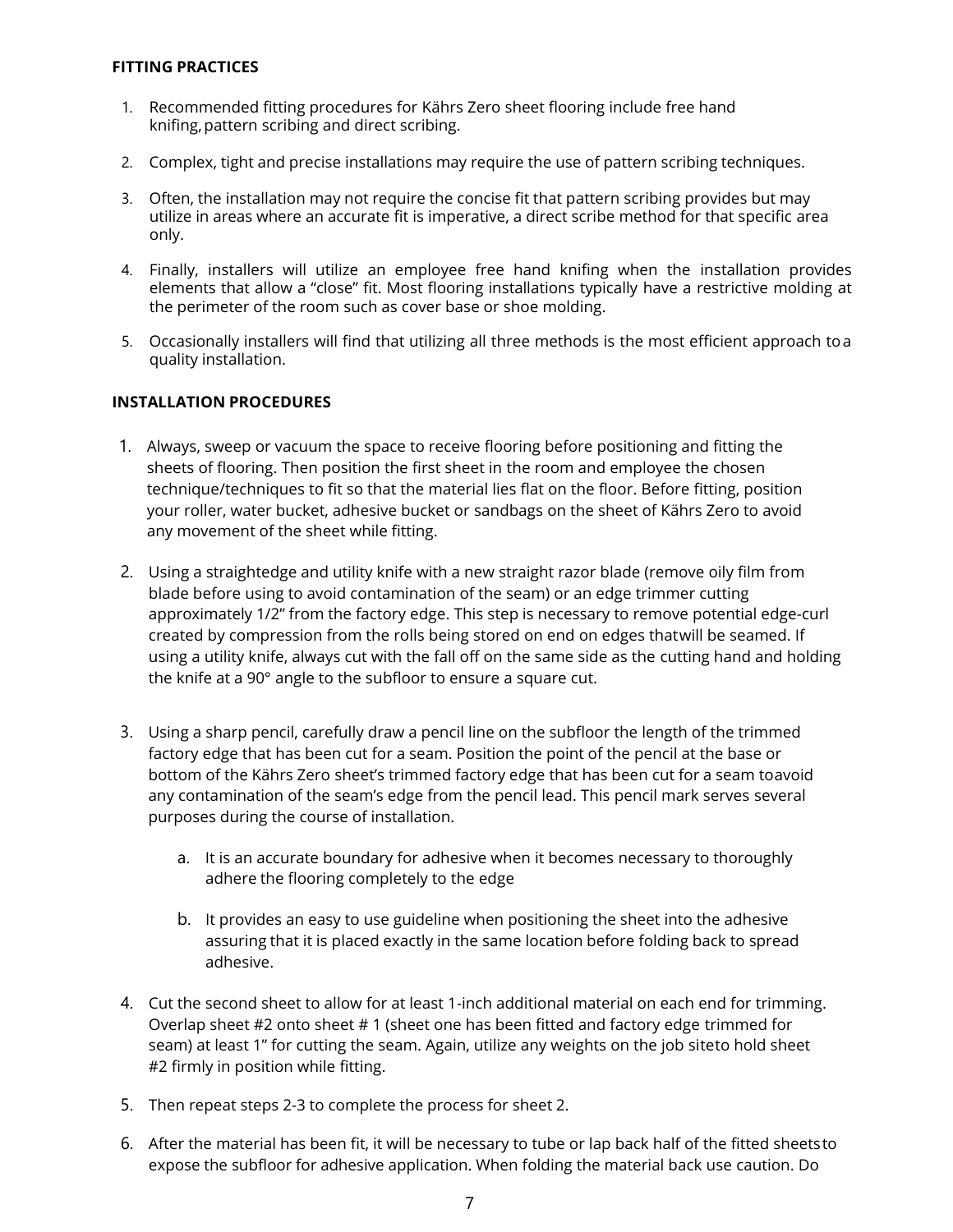this step in a fashion to avoid sharp kinks and/or creases using a wide radius at the fold. Any kinks or creases could permanently damage the flooring and/or could create visible distortion on theinstalled flooring's surface.

- 7. Again, sweep, vacuum or damp mop the area to receive the adhesive and use a horse hair broomor duster to remove any dust, debris and/or dirt from the flooring's back while folded back.
- 8. Starting at the flooring's fold (make sure the adhesive line at the fold is straight, often the installer may follow the line created by the shadow of the fold) begin spreading the selected adhesive using the appropriate trowel notch and work towards the end wall opposite the fold and covering the pencil line where the two sheets overlap and up to the pencil line of the trimmed factory edge of the second sheet. Spread the adhesive over 100%of the exposed, designated area with no skips, misses, voids or puddles.
- 9. Maintain uniform coverage of the adhesive by keeping the trowel notches clean (a water bucket to soak trowels between spreads is an easy, efficient technique to maintain clean notches) and always hold the trowel as close to a 90° angle to the subfloor for an ideal trowel ridge (holding the trowel with your thumb on the rib of the trowel prevents lowering of the angle of the trowel that can radically reduce the correct amount of adhesive spread).
- 10. Reference the adhesive application instructions for proper open time determined by the subfloor's porosity and atmospheric conditions (if not sure, porosity can be determined by dropping water on the subfloor, if dry within five minutes it is considered porous). Once the recommended open time has been provided, carefully roll the first sheet forward into the adhesive, using the pencil line as a guide at the seam line while pushing the fold into the adhesive to avoid trapping unwanted air under the flooring. DO NOT drop or flop the material into the adhesive to avoid air under the flooring. Follow the same procedure for the second sheet. Starting at the center of each sheet, begin working toward the edges with your roller.

Roll the flooring in two directions with 75-100 lbs. 3-section roller immediately after the flooring is placed and positioned, ensuring complete contact with the adhesive. Make sure when rolling that you stay at least two inches away from the overlap at the seam and from theglue line at the fold.

- 11. Starting at the flooring's fold (make sure the adhesive line at the fold is straight, often the installer may follow the line created by the shadow of the fold) begin spreading the adhesive using the appropriate trowel notch and work towards the end wall opposite the fold and covering the pencil line where the two sheets overlap and up to the pencil line of the trimmed factory edge of the second sheet. Spread the adhesive over 100%of the exposed, designated area with no skips, misses, voids or puddles.
- 12. Maintain uniform coverage of the adhesive by keeping the trowel notches clean (a water bucket to soak trowels between spreads is an easy, efficient technique to maintain clean notches) and always hold the trowel as close to a 90° angle to the subfloor for an ideal trowel ridge (holding the trowel with your thumb on the rib of the trowel prevents lowering of the angle of the trowel that can radically reduce the correct amount of adhesive spread).
- 13. Reference the adhesive application instructions for proper open time determined by the subfloor's porosity and atmospheric conditions (if not sure, porosity can be determined by dropping water on the subfloor, if dry within five minutes it is considered porous). Kährs Zero should be installed into "semi-wet" adhesive, with transfer to finger when touched. Once the recommended open time has been provided, carefully roll the first sheet forward into the adhesive, using the pencil line as a guide at the seam line while pushing the fold into the adhesive to avoid trapping unwanted air under the flooring. DO NOT drop or flop the material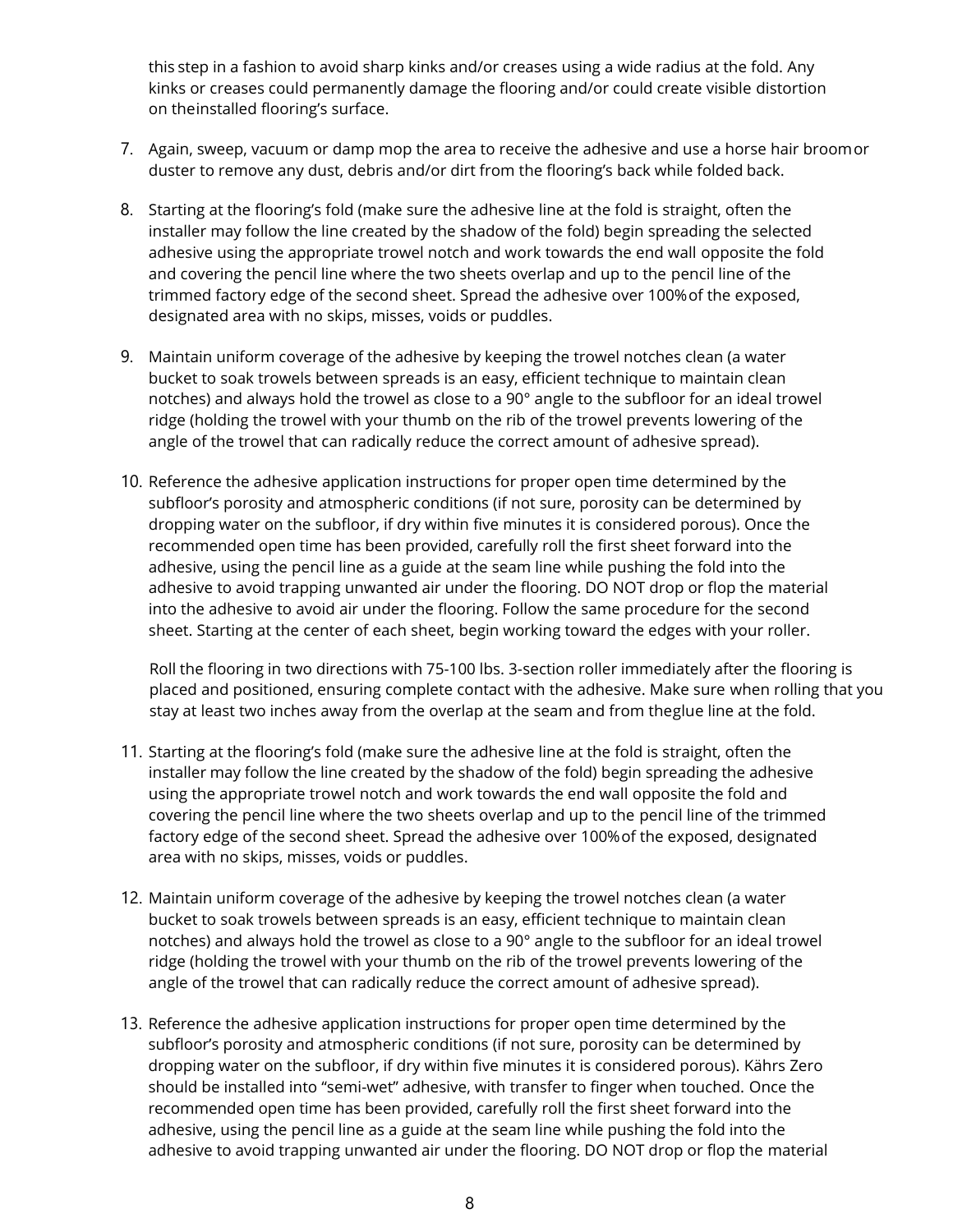into the adhesive to avoid air under the flooring. Follow the same procedure for the second sheet. Starting at the center of each sheet, begin working toward the edges with your roller.

Roll the flooring in two directions with 75-100 lbs. 3-section roller immediately after the flooring is placed and positioned, ensuring complete contact with theadhesive. Make sure when rolling that you stay at least two inches away from the overlap at the seam and from the glue line at the fold.

#### **SEAM CUTTING PROCESS**

- 1a. To assure accuracy, adjust your underscribers or recess-scribers before actually cutting the seam. Cut a slit in scrap of the flooring, then insert the button into the slit so that it rests against the bottom edge of the slit. Keep the button tight against the slit while adjusting theneedle precisely to the edge of the slit above the button and tighten. This procedure will produce a net fit without fullness but should be tested to confirm an accurate setting.
- 1b. If you choose to leave a slight gap (1/64") to make guiding the router easier, then the needle should be set 1/64" beyond the slit's edge to provide a uniform 1/64" gap for the auto grooving machine.
- 2. The underscribers or recess-scribing tool's button on the bottom of the tool should rest against the straight edged sheet under the overlap of the second sheet. The button should ride on the edge of the first sheet guiding the needle so that a light scratch or score mark is left on the top of the second sheet's overlap. Keep the tool perpendicular to the seam to maintain an accurate fit.
- 3. Cut the seam using a utility knife (straight or hook blade). Cut the seam by following thescribe mark Your fall off should be to your right if you are right-handed and to your left ifyou are lefthanded.
- 4. Once you have completed the scribing and cutting of the seam, roll theseam area with a steel hand seam roller. Roll diagonally across the seam six inches on both sides. This technique minimizes the risk of pushing adhesive into the seam and contaminating. Once you have scribed, cut and hand rolled the seam, then roll the entire areaagain in two directions with 75- 100 lbs. 3-section roller.
- rag or rag dampened with paint thinner or mineral spirits. 5. Thoroughly clean the seam area making sure to remove any surface adhesive with a damp
- 6 6. Follow the procedures for the remaining pieces until the job is finished. Make sure that you adhere any flooring that has been net fit within two hours of fitting, while adhesive is still fresh. Restrict traffic on installed flooring for a minimum of 24 hours after installation.
- 7. Depending on the adhesive and application method used, rolling load traffic may need tobe avoided for up to 72 hours to ensure curing of the adhesive.

### **STEP BY STEP INSTRUCTIONS FOR HEAT WELDING**

1. Ignoring the simple steps above for seam cutting will result in a welded seam that is prone to split, gapping and in some cases, could result in a complete loss of the rod over time at the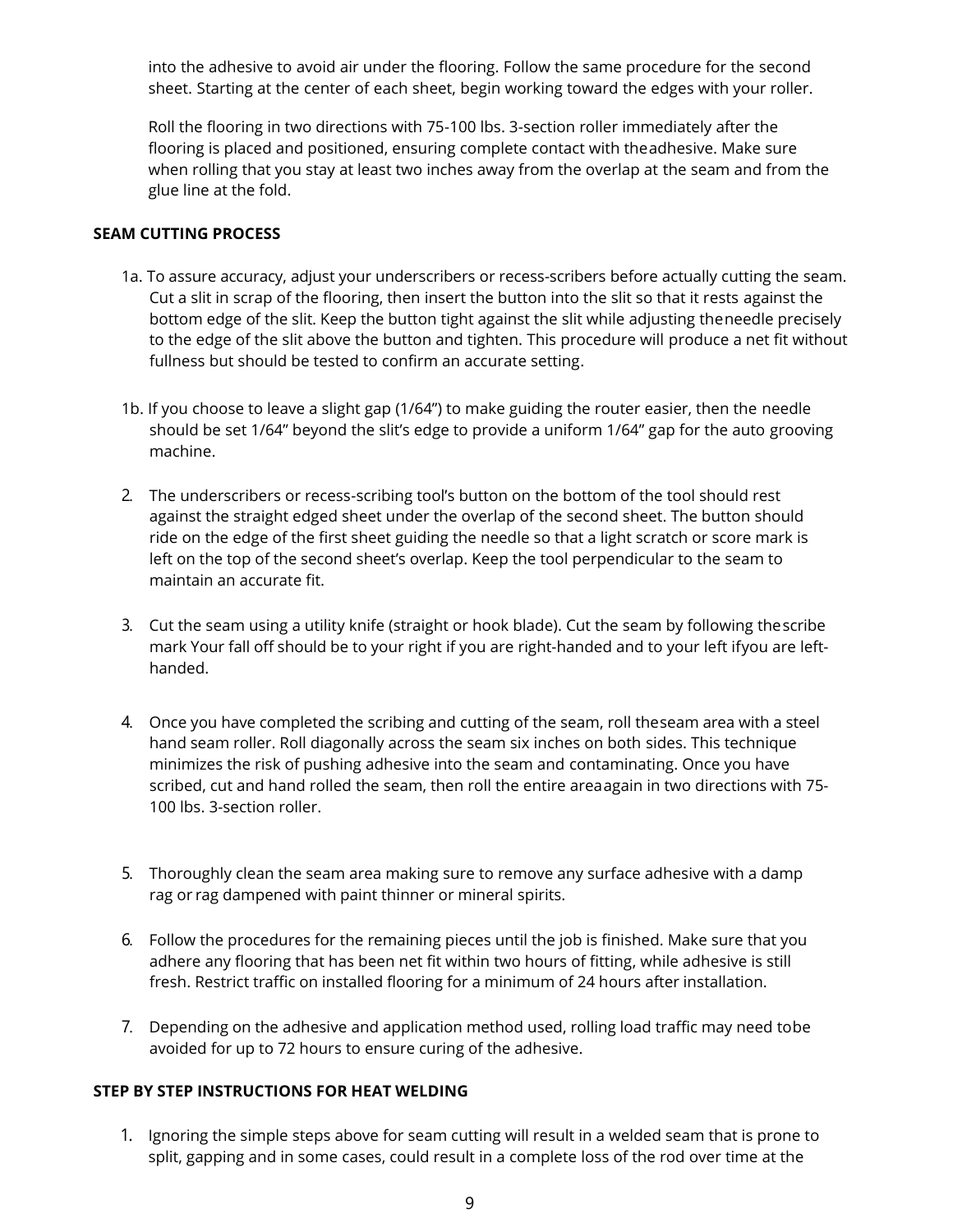welded seam. Critical to a successful welded seam is having material of equal proportions on the sides and underneath of the weld when the welding groove is centered over the seam and cut approximately 2/3 of the product's overall thickness from the top, either by hand or a power groover.

Important Note: Do not attempt to butt factory edges for welded seams. Doing so will no yield a uniform, consistent net seam.

- 2. Allow the flooring and seams to cure a minimum of 24 hours before grooving and welding.Do not pre-groove your seams until you are ready to weld to avoid any contamination fromdirt and debris so that the fusion of the weld will be optimized. The Kährs welding rod is4.0mm, therefore the groove for the rod should be centered on the seam and the depth of the groove should be approximately 2/3 of the product's thickness, allowing for equal material on both sides and bottom of the groove for best results. Grooving should be done with a 3.5mm hand groover or blade for the power groover centered on the seam.
- 3. The speed nozzle for welding should be large enough so that the rod can easily be fed through the nozzle's tip during the welding process. Note the photo on the following page that shows how the throat of the speed nozzle is narrow. The purpose of the nozzle is to uniformlyheat both the welding rod and the groove to a pre- determined temperature so that the physical "melting of the rod to the flooring" is uniform, consistent, without damage and without interruption.



4. Once you have grooved the seam and confirmed your nozzle is correct, then you should set you welding gun or auto-welder at a temperature that will accommodate the speed at which the installer will weld while heating both the flooring and rod at a temperature that provides 100% fusion but avoids irreparable damage, scorching or burning during the process. Again, take a close look at the narrow throat shown on the speed nozzle in the photo above. The narrow throat keeps the crux of the heat focused inside the groove, minimizing the risk of the extremeheat washing out on the flooring and changing the gloss or texture of the flooring at the seam. Once you believe you have determined the ideal setting on your welding gun or auto-welder, then it must be tested on scrap material to confirm 100% fusion without scorching, burning and/or distortion.

A very subtle distortion at the base of the rod at the juncture of flooring is often referred to as a "wash", signals that the speed, temperature and the speed nozzle's angle to the groove is precise for 100% fusion. Prior to welding, your tool should be turned on to the pre-determined weld setting for about 10 minutes to allow time for not only the gun, but the nozzle to warm up.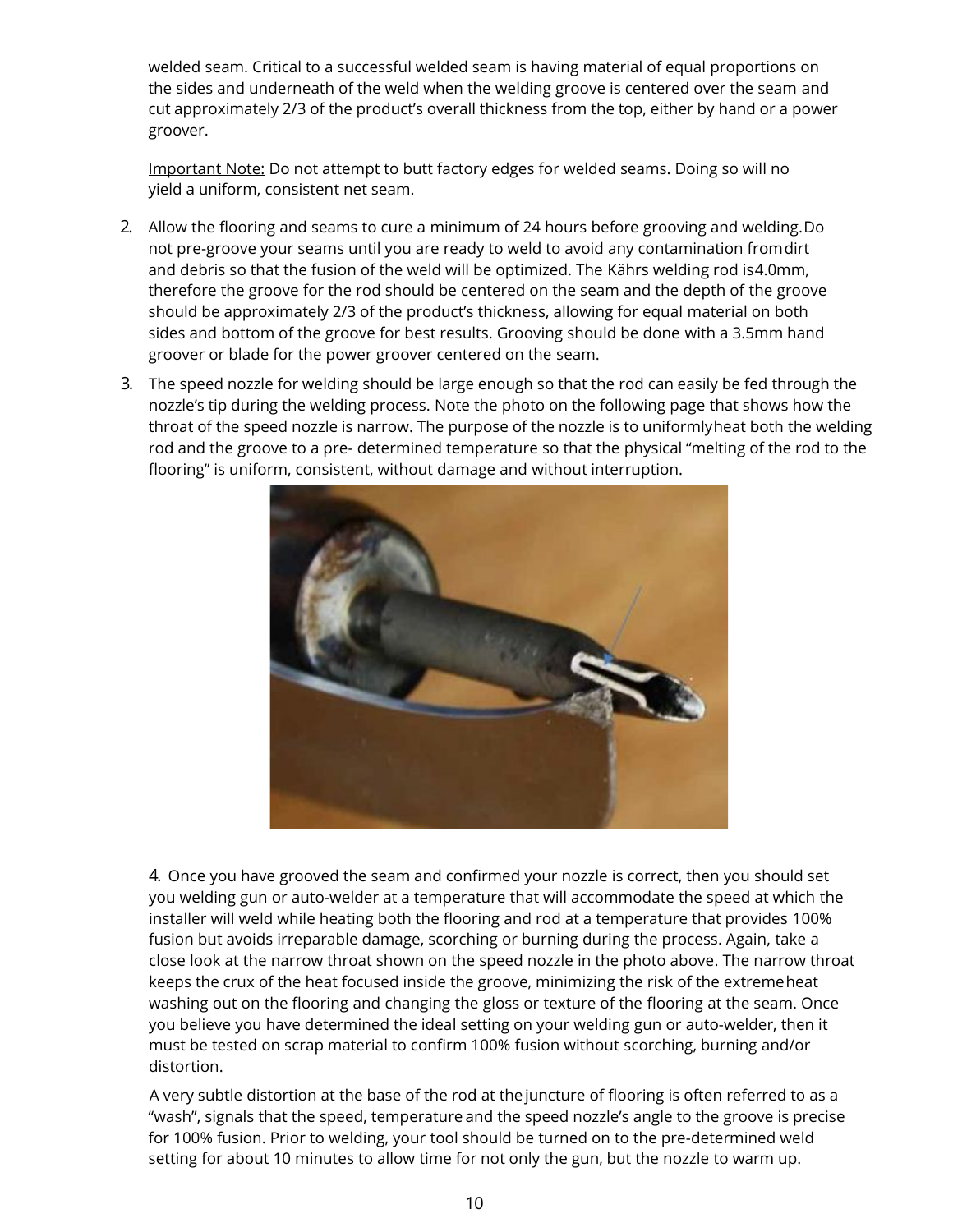Also important, some welding guns may have a different setting for the blower which can addan additional element to the process of welding calibration. In addition, when completed, the heating element on your tool should be turned off while your fan blows for about 10 minutes to cool the tool down.

- 5. Once your welding is complete. Allow tocool for approximately 15 minutes, thenusing a spatula knife with a trim plate, you may remove the excess material.
- 6. Finally, after at least one hour trim the remaining material with the spatula knifeat a slight angle to the flooring, trimmingthe rod flush and smooth with the floor's surface.
- 7. The last step to complete the welding process is to "glaze the trimmed rod" sothat its trimmed surface will be impervious to dirt and will perform equally with the Kährs.

# **WARNING: DO NOT LEAVE HEAVY OBJECTS SUCH AS THE ROLLER, ADHESIVE BUCKET, CARTS, TOOL BOXES, CARTS OR DOLLIES WITH SMALL CASTERS OR WHEELS ON THE FINISHED FLOORAFTER INSTALLATION.**

# **FLASH COVING**

- 1. Kährs Zero Sheet Flooring can be integrally self or flash coved at the juncture of any vertical surface such as the wall, a cabinet toe kick or column. Flash coving is the procedure by which the flooring in the field is continued up the vertical surface without a seam, physical break or butt joint. Typically, the flooring material will continue up the vertical surface approximately 4- 6" in most cases. Coving eliminates the juncture at the floor/verticalsurface, creating a soft radius that point providing easy maintenance in commercial environments.
- 2. When coving, it is necessary to address the juncture with a cove fillet strip that is either plasticor wood. When fastening the cove fillet, you may employ a variety of approaches including butnot limited to pin nailing, contact adhesive, double-faced tape and/or a combination of any or all of the methods. The key is to make sure that the fillet is secure and conforms to both the vertical surface and floor and leaves no voids behind or below the cove fillet. The fillet strip should be a minimum of 1 1/8" radius.

Transitioning to door casings may require a field modification of the cove stick so that the radius gradually becomes smaller at the point of contact to eliminate any open voids at the end of the coving when it meets the door casing. All inside and outside corners must be mitered precisely so that the flooring contours perfectly at the corners. Often the width of a utility blade may be left at the outside corner miter so that it will serve as a guide when mitering the Kährs Zero Sheet for a precise fit at that intersection.

- 3. You will also need either a vinyl or aluminum cove cap to finish the top edge of the flooring on the vertical surface. The cap must be firmly attached at the desired height using any one ora combination of methods for securing utilized to secure the cove fillet above. Outside corners should be notched and formed to avoid sharp edges or corner susceptible to damage.
- 4. When coving, best results can always be achieved by pattern scribing. Inside corners must becut net with no fullness to avoid unwanted puckers and bubbles, but just is important will beto avoid any gaps where the material meets above the cove stick in the corner of the vertical surface. Outside corners must be filled using a "boot" plug or a "butterfly" plug.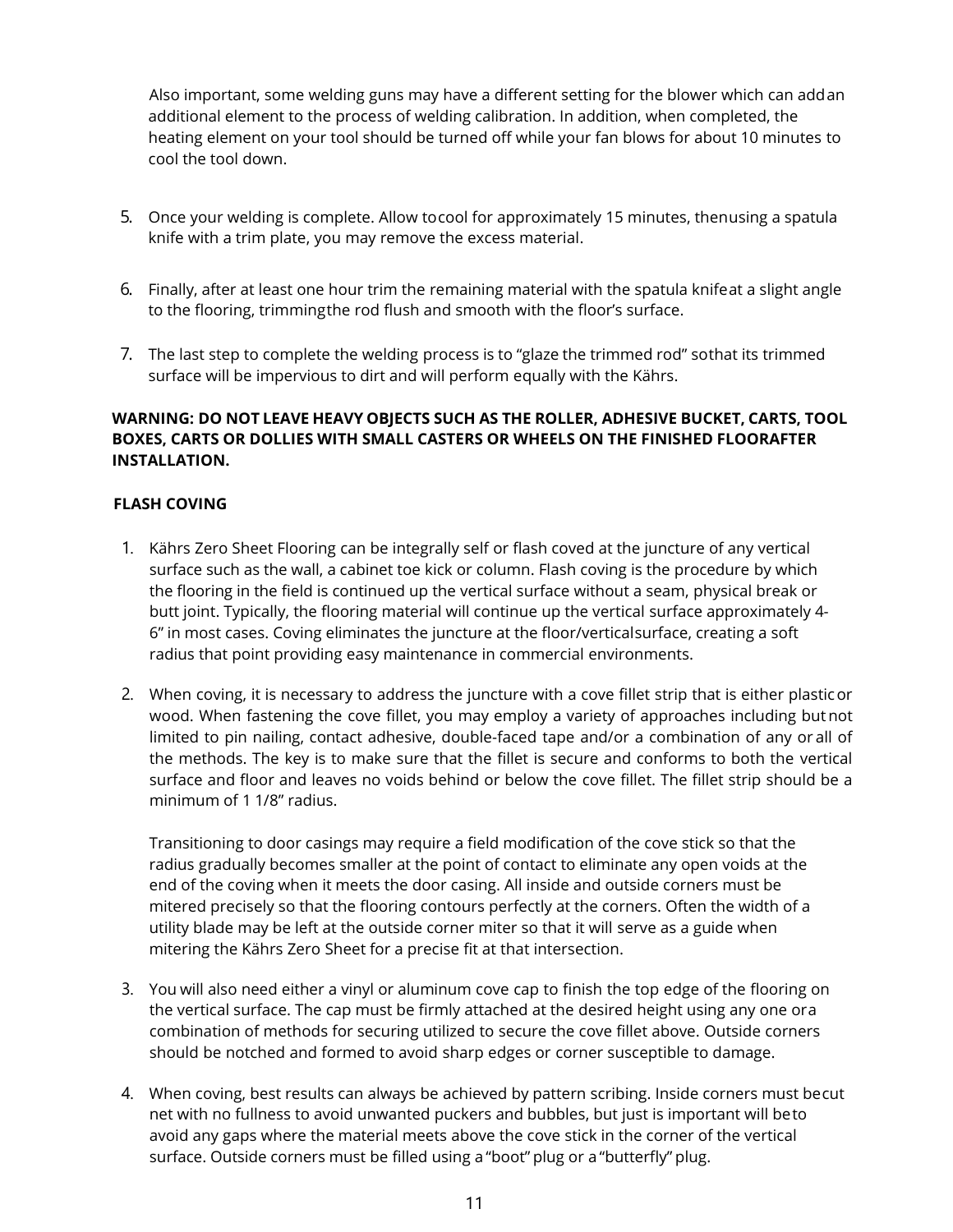- 5. You may also utilize preformed inside/outside metal corners if preferred.
- 6. When coving is complete, allow at least 24 hours before grooving and welding the insideand outside corners unless tape was utilized to bond the Kährs Zero Sheet flooring on the vertical surface.

#### **POST INSTALLATION PROTECTION**

- 1. Protect the newly installed Kährs Zero Sheet from foot traffic for 24 hours. Prohibit heavy traffic and rolling loads on the sheet flooring for a minimum of 72 hours afterinstallation.
- 2. Confirm or equip all furniture, appliances, carts and any other moveable equipment with soft, wide, non-staining casters or floor protectors with a minimum wheel width of 1" to protect hard surface flooring from the effects of rolling and static loads.
- 3. Always use runways made from at least 1/4" plywood or 1/4" Masonite™ to protect flooring from damage that may occur when moving heavy objects directly over the flooring. You may also use furniture moving aids or specialty equipment designed specifically for the use of moving large objects without damage to the floor. AIRSLED® would be an example of that type of equipment.
- 4. If the project is still under construction the floor should be protected from other trades during construction. Be cautious with protective coverings over installed floors that might stain, yellow or stick to the flooring.
- 5. To avoid large chards, stones, construction debris or heavy soil, shields can be taped to each other, **but never tape anything directly to floor covering.** Also, if large plywood formats are to be used on the paper, again tape its edges to the paper to avoid an accumulation of dirt or debris under the plywood's edge. Heavy traffic could embed the debris into the flooring's surface causing permanent damage.
- 6. Avoid flooding or washing the newly installed Zero Sheet flooring until the adhesive hasfully cured-approximately 5-7 days, or longer depending on room temperature and the temperature of the underfloor. Stripping is not required nor is it recommended for initial cleaning.
- 7. Please note that the initial cleaning of an installed Kährs Zero Sheet flooring is essential before occupancy. Failure to clean thoroughly and properly at this time will make routine maintenance more difficult.

(PLEASE REFER TO THE KÄHRS MAINTENCE GUIDE FOR DETAILED INSTRUCTIONS ABOUT CLEANING AND MAINTAINING KÄHRS ZERO SHEET FLOORING)

- 8. Sweep or vacuum thoroughly to remove all dust, dirt, loose grit, soil and debris.
- 9. If the flooring was subjected to excess dirt, soil and heavy traffic before the initial maintenance, use a neutral cleaner mixed according to label instructionswith clean potable water. DO NOT USE ABRASIVE CLEANERS.
- 10. Use a standard scrubbing machine or an automatic scrubber equipped with the proper colorof pad for the soiling to be cleaned. Test to make sure the pad selected does not damage the floor's surface.